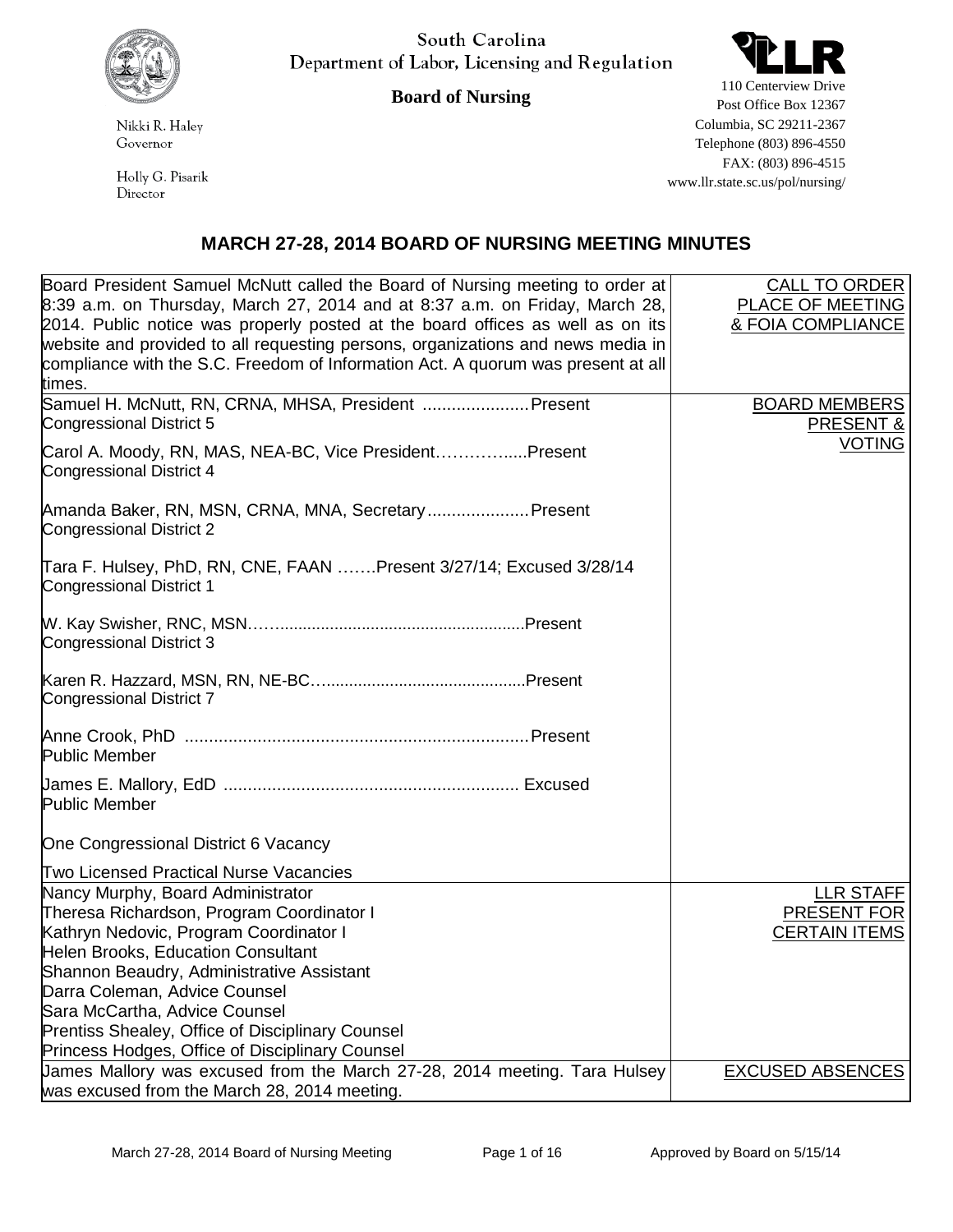| The March 27-28, 2014 Board of Nursing Meeting Regular Agenda was presented<br>for the Board's review and approval.                                                                           | <b>APPROVAL OF AGENDA</b>            |
|-----------------------------------------------------------------------------------------------------------------------------------------------------------------------------------------------|--------------------------------------|
| A motion was made by Anne Crook to approve the March 27-28, 2014 Board of<br>Nursing Meeting Regular Agenda as presented. Tara Hulsey seconded the<br>motion. The motion carried unanimously. | <b>MOTION</b>                        |
| The Consent Agenda for the March 27-28, 2014 Board of Nursing Meeting was<br>presented for the Board's review and approval/acceptance as information.                                         | APPROVAL OF CONSENT<br><b>AGENDA</b> |
| a) For Information:<br>NCLEX RN and PN Summary<br>Statistics for 2013                                                                                                                         |                                      |
| b) For Information: Schools with Deficient NCLEX Pass<br>Rate for Test Year 2013                                                                                                              |                                      |
| c) For Acceptance: October 15, 2013 Advisory Committee<br>on Nursing Meeting Minutes                                                                                                          |                                      |
| d) For Information: NCSBN Good Morning Members<br>October 30, 2013                                                                                                                            |                                      |
| e) For Information: NCSBN Examinations - NCLEX is<br><b>Going Paperless</b>                                                                                                                   |                                      |
| For Information: Statement of Economic Interest<br>f)                                                                                                                                         |                                      |
| For Information: AACN Press Release: New AACN<br>g)<br>Data on Employment for BSN Graduates                                                                                                   |                                      |
| h) For Information: NCSBN Raises the Passing Standard<br>for the NCLEX-PN Examination                                                                                                         |                                      |
| For Information: 6 Regulatory and Procedural Hurdles<br>i)<br>for Multistate Telemedicine                                                                                                     |                                      |
| For Information: Amended NLC Rule 30/90 Days State<br>j)<br>by State Implementation Table                                                                                                     |                                      |
| k) For Information: Forbes Article – Top Health Trend For<br>2014: Telehealth To Grow Over 50%. What Role for<br>Regulation?                                                                  |                                      |
| For Information: Propublica Series on<br>Medicare<br>$\vert$<br>Prescribing                                                                                                                   |                                      |
| m) For Information: CMS Fact Sheet: CMS Strategy to<br>Combat Medicare Part D Prescription Drug Fraud and<br>Abuse                                                                            |                                      |
| n) For Information: NCSBN Good Morning<br>Members<br>January 8, 2014                                                                                                                          |                                      |
| NCSBN 2013-2014 Environmental<br>o) For Information:<br>Scan                                                                                                                                  |                                      |
| p) For<br>Information:<br><b>Nurse</b><br>Licensure<br>Compact<br>Administrators (NLCA) Review of 2012-2013                                                                                   |                                      |
| q) For Information: CTeL Regarding Nurse Licensure<br>Compact January 8, 2014                                                                                                                 |                                      |
| For Information:<br><b>NCSBN Good Morning Members</b><br>r)<br>January 10, 2014                                                                                                               |                                      |
| s) For Information:<br><b>NCSBN Good Morning Members</b><br>January 15, 2014                                                                                                                  |                                      |
| For Information:<br>NCSBN Good Morning Members<br>t)                                                                                                                                          |                                      |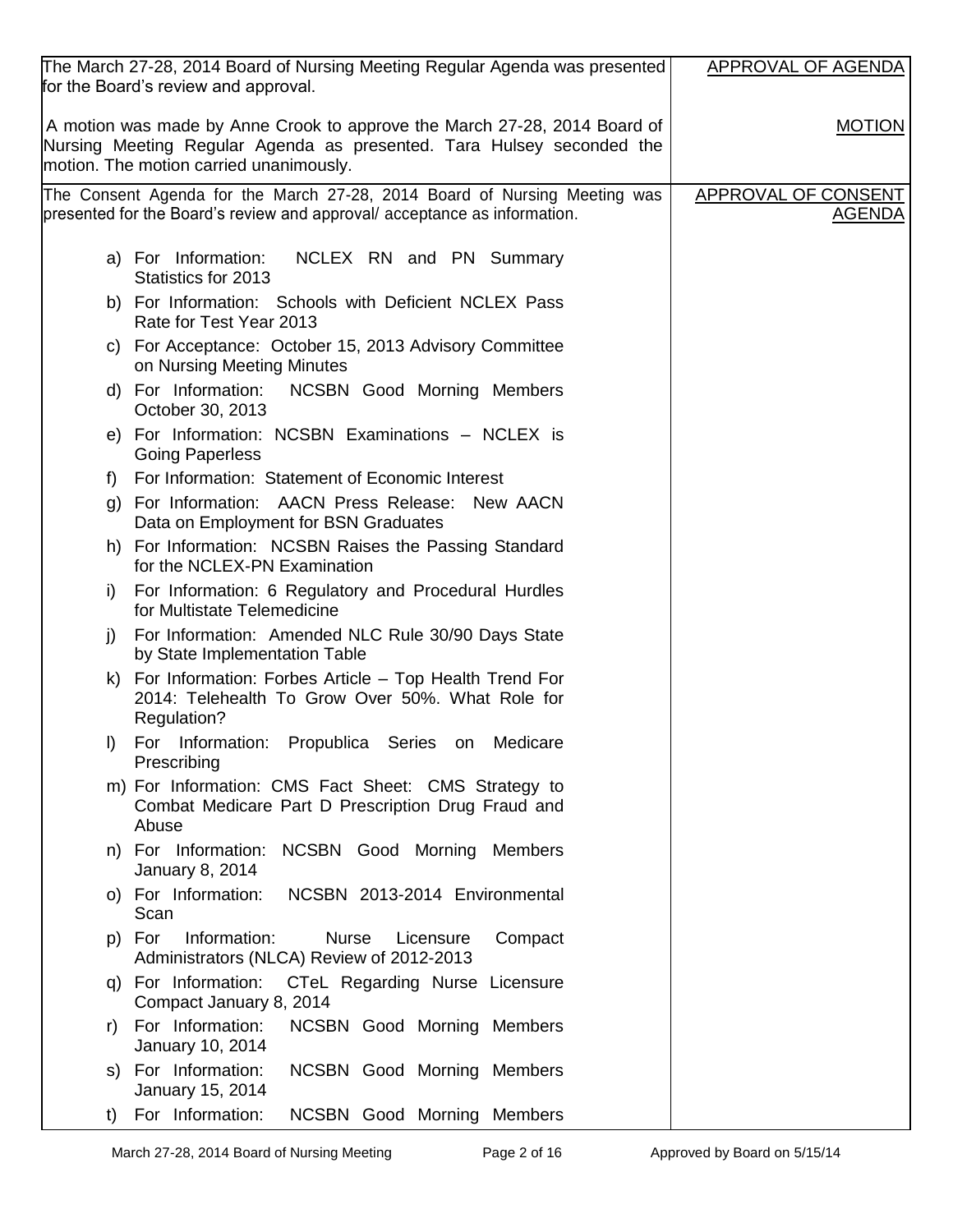| January 17, 2014                                                                                                                                                                                                                                |                                          |
|-------------------------------------------------------------------------------------------------------------------------------------------------------------------------------------------------------------------------------------------------|------------------------------------------|
| u) For Information:<br>Politicians Urged to Support and<br><b>Develop Nursing</b>                                                                                                                                                               |                                          |
| v) For Information:<br>NCSBN Good Morning Members<br>January 22, 2014                                                                                                                                                                           |                                          |
| w) For Information:<br>NCSBN Good Morning Members<br>January 29, 2014                                                                                                                                                                           |                                          |
| x) For Information: Florida Telemedicine Legislation with<br><b>Provision for Compacts</b>                                                                                                                                                      |                                          |
| For Information:<br>NCSBN Good Morning Members<br>V)<br>January 31, 2014                                                                                                                                                                        |                                          |
| z) For Information:<br>NCSBN Good Morning Members<br>February 12, 2014                                                                                                                                                                          |                                          |
| aa) For Information:<br>NCSBN Good Morning Members<br>February 21, 2014                                                                                                                                                                         |                                          |
| bb) For Information: NCSBN Good Morning Members<br>February 26, 2014                                                                                                                                                                            |                                          |
| cc) For Information: NCSBN ANSI Accreditation as a                                                                                                                                                                                              |                                          |
| <b>Standards Development Organization</b><br>dd) For Information: NCSBN Good Morning Members                                                                                                                                                    |                                          |
| February 28, 2014<br>ee) For Information: Budget (on table)                                                                                                                                                                                     |                                          |
| A motion was made by Kay Swisher to approve the Consent Agenda as                                                                                                                                                                               | <b>MOTION</b>                            |
| presented. Karen Hazzard seconded the motion. The motion carried unanimously.                                                                                                                                                                   |                                          |
| The November 21-22, 2013 Board Meeting minutes were presented for the<br>Board's review and approval.                                                                                                                                           | <b>APPROVAL OF MINUTES</b>               |
| A motion was made by Amanda Baker to approve the November 21-22, 2013<br>meeting minutes as presented. Tara Hulsey seconded the motion. The motion<br>carried unanimously.                                                                      | <b>MOTION</b>                            |
| At its December 3, 2013 meeting, the ACON voted to recommend the Board                                                                                                                                                                          | YORK TECHNICAL                           |
| approve the York Technical College plans for the Chester Campus PN program                                                                                                                                                                      | <b>COLLEGE -PLANS FOR</b>                |
| location change.                                                                                                                                                                                                                                | <b>CHESTER CAMPUS PN</b>                 |
| Sharlene Plyler, Nursing Department Chair and Linda Weaver-Griggs, Associate<br>Vice President, Health and Human Services Department, York Technical College                                                                                    | <b>PROGRAM LOCATION</b><br><b>CHANGE</b> |
| appeared before the Board to present their plans for the PN program location<br>change.                                                                                                                                                         |                                          |
| Discussion included but was not limited to the current location of the PN program<br>in a high school setting, the new facility containing adequate space and new<br>technology for the program and no changes occurring to the program itself. |                                          |
| A motion was made by Tara Hulsey to approve the York Technical College<br>Chester Campus PN program location change. Anne Crook seconded the motion.<br>The motion carried unanimously.                                                         | <b>MOTION</b>                            |
| At its December 3, 2013 meeting, the ACON voted to recommend the Board                                                                                                                                                                          | <b>HORRY GEORGETOWN</b>                  |
| approve the Horry Georgetown Technical College request for an accelerated                                                                                                                                                                       | <b>TECHNICAL COLLEGE -</b>               |
| Registered Nursing program option as presented.                                                                                                                                                                                                 | <b>REQUEST FOR</b>                       |
| Karen Hazzard recused herself from the proceedings. A quorum was still present.                                                                                                                                                                 | <b>ACCELERATED</b>                       |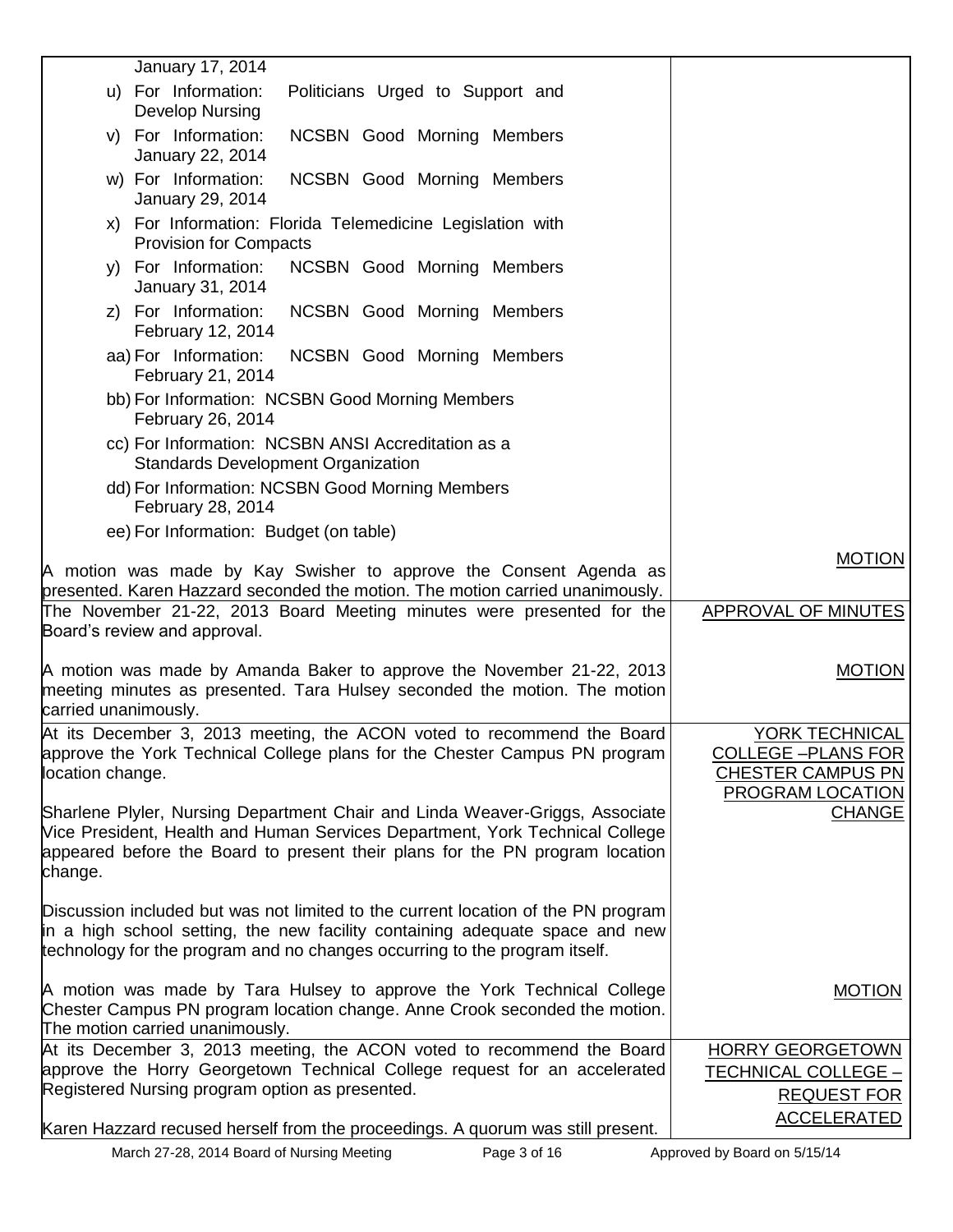|                                                                                                                                                                                                                                                                             | <b>REGISTERED NURSING</b>      |
|-----------------------------------------------------------------------------------------------------------------------------------------------------------------------------------------------------------------------------------------------------------------------------|--------------------------------|
| Christy Cimineri, Associate Vice President, Nursing and Allied Health, Horry-<br>Georgetown Technical College appeared before the Board to present the request<br>for an accelerated Registered Nursing program option.                                                     | PROGRAM OPTION                 |
| Discussion included but was not limited to requirements for admission into the<br>accelerated program, financial aid, no planned changes for the curriculum, the<br>number of students in the program not increasing and transition of students from<br>RN to BSN programs. |                                |
| A motion was made by Anne Crook to approve Horry-Georgetown Technical<br>College's request for an accelerated Registered Nursing program option. Tara<br>Hulsey seconded the motion. The motion carried with the recusal of Karen<br>Hazzard.                               | <b>MOTION</b>                  |
| At its February 19, 2013 meeting, the ACON voted to forward the ITT Technical                                                                                                                                                                                               | <b>ITT TECHNICAL INSTITUTE</b> |
| Institute Columbia - Current Feasibility Study for Establishing a Proposed                                                                                                                                                                                                  | <b>COLUMBIA</b>                |
| Associate Degree Registered Nursing Program to the Board for consideration                                                                                                                                                                                                  |                                |
| requested<br>additional<br>documentation<br>also<br>included<br>and<br>be                                                                                                                                                                                                   |                                |
| clarifying/incorporating areas of concern regarding the following:                                                                                                                                                                                                          |                                |
| Clarify the maximum number of students/quarter and the number of<br>$\bullet$<br>students requiring clinical placement/quarter                                                                                                                                              |                                |
| Clarify the program plans for fulltime and adjunct faculty numbers/roles<br>$\bullet$                                                                                                                                                                                       |                                |
| Clarify the plans for mental health and acute care clinical<br>$\bullet$                                                                                                                                                                                                    |                                |
| experiences/facilities (to include census/experience availability) to be                                                                                                                                                                                                    |                                |
| utilized and provide supporting documentation                                                                                                                                                                                                                               |                                |
| Clarify regarding potential job placement opportunities for graduates<br>$\bullet$<br>Clarify regarding curriculum credits/hours for the SC planned ADN<br>$\bullet$                                                                                                        |                                |
| program                                                                                                                                                                                                                                                                     |                                |
| Clarify the plans for ability to place the approximately 150 planned                                                                                                                                                                                                        |                                |
| students that will require clinical experiences at any one time                                                                                                                                                                                                             |                                |
| Clarify travel arrangements/plans for faculty/students for the distant<br>$\bullet$<br>clinical experiences being planned                                                                                                                                                   |                                |
| Clarify the role being planned for utilizing preceptors for clinical                                                                                                                                                                                                        |                                |
| experiences                                                                                                                                                                                                                                                                 |                                |
|                                                                                                                                                                                                                                                                             |                                |
| At its March 28, 2013 meeting, the Board of Nursing voted to deny the                                                                                                                                                                                                       |                                |
| application for a proposed RN program due to the following concerns:<br>inadequate clinical sites for the projected number of students in the areas of                                                                                                                      |                                |
| acute care, mental health, pediatrics, maternity and critical care, limited budget                                                                                                                                                                                          |                                |
| for lab and simulation based on the projected number of students, limited                                                                                                                                                                                                   |                                |
| number of faculty for the projected number of students, and a lack of specificity                                                                                                                                                                                           |                                |
| regarding reliance on simulation.                                                                                                                                                                                                                                           |                                |
|                                                                                                                                                                                                                                                                             |                                |
| At the December 3, 2013 ACON meeting, ITT Institute Columbia presented their                                                                                                                                                                                                |                                |
| revised Feasibility Study. The ACON voted to forward the ITT Technical<br>Institute Columbia - Current Feasibility Study for Establishing a Proposed                                                                                                                        |                                |
| Registered Nursing Program to the Board.                                                                                                                                                                                                                                    |                                |
|                                                                                                                                                                                                                                                                             |                                |
| Julie Hamilton, Interim Chair, Breckinridge School of Nursing, Ron Hamm,                                                                                                                                                                                                    |                                |
| President, Breckinridge School of Nursing and Andrea Brisbin, Attorney/ Legal                                                                                                                                                                                               |                                |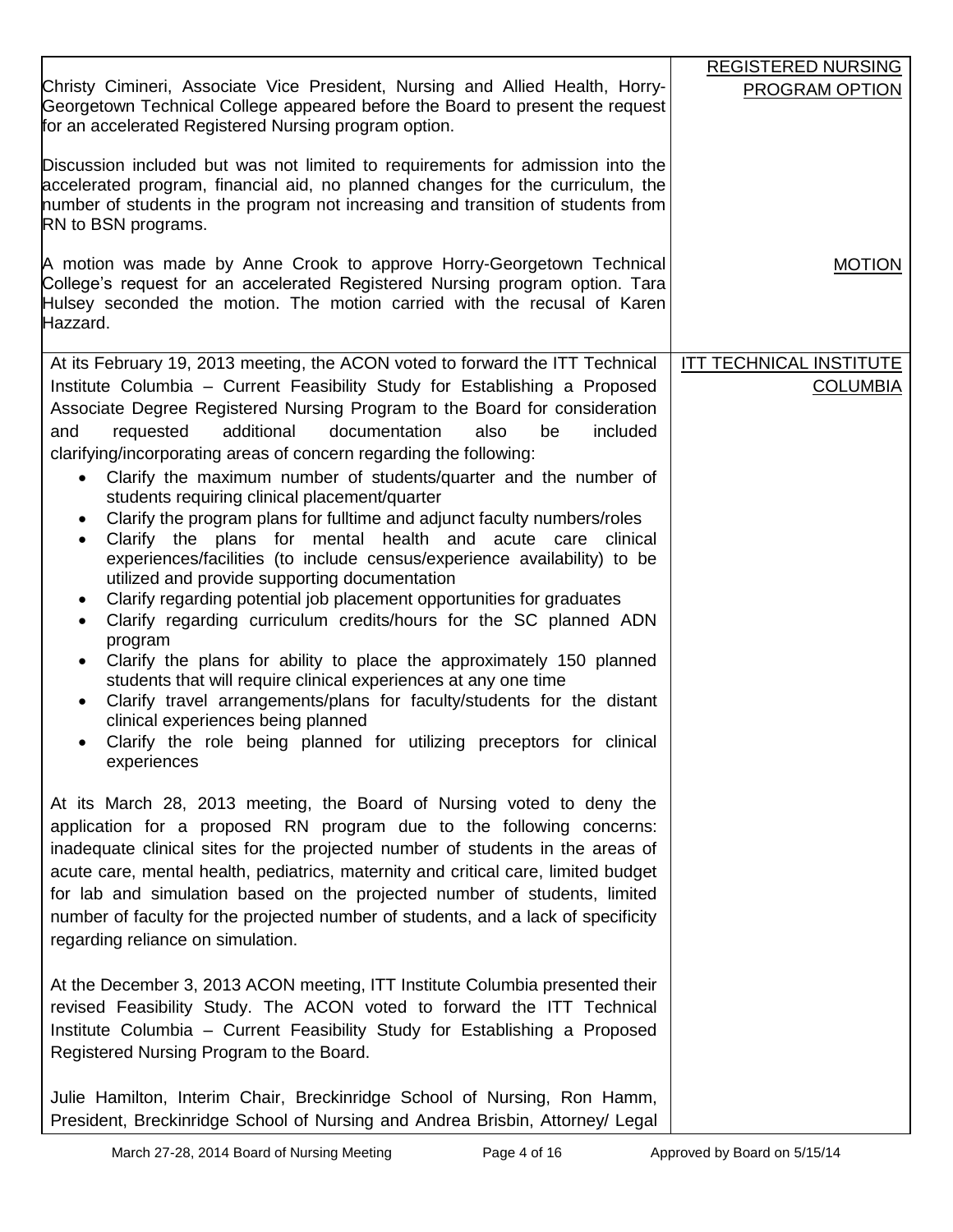| Counsel, ITT Technical Institute Columbia appeared before the Board to<br>present their Current Feasibility Study For Establishing a Proposed Registered<br>Nursing Program and to respond to questions.                                                                                                                                                                                                                                                                                                                                                                                              |                                                 |
|-------------------------------------------------------------------------------------------------------------------------------------------------------------------------------------------------------------------------------------------------------------------------------------------------------------------------------------------------------------------------------------------------------------------------------------------------------------------------------------------------------------------------------------------------------------------------------------------------------|-------------------------------------------------|
| Discussion included but was not limited to reduction of the number of students<br>ITT Technical Institute Columbia will enroll per quarter, ITT Technical Institute<br>financial resources, adequacy of clinical facilities/ diversity of experiences,<br>student travel to distant clinical sites, use of simulation, and efforts to transition<br>ADN students to BSN programs.                                                                                                                                                                                                                     |                                                 |
| A motion was made by Carol Moody to go into executive session for the<br>purpose of receiving legal counsel. Karen Hazzard seconded the motion. The<br>motion carried unanimously.                                                                                                                                                                                                                                                                                                                                                                                                                    | <b>MOTION</b>                                   |
| A motion was made by Kay Swisher to leave executive session. Karen Hazzard<br>seconded the motion. The motion carried unanimously. No official actions were<br>taken during executive session.                                                                                                                                                                                                                                                                                                                                                                                                        | <b>MOTION</b>                                   |
| A motion was made by Amanda Baker to approve ITT Technical Institute<br>Columbia for establishing/ developing a registered nursing program. The Board<br>of Nursing will require the submission of a progress report and a Board<br>appearance prior to the first students entering into clinical settings. This<br>progress report shall include but not be limited to information identifying student<br>placement in clinical settings with specificity, contracts from all clinical sites, and<br>a current faculty roster. Karen Hazzard seconded the motion. The motion<br>carried unanimously. | <b>MOTION</b>                                   |
| Sylvia Singleton, Corporate Compliance Officer and Allison Burwin, Regional                                                                                                                                                                                                                                                                                                                                                                                                                                                                                                                           | <b>REQUEST FOR WAIVER</b>                       |
| Director of Operations, Caris Healthcare appeared before the Board to present                                                                                                                                                                                                                                                                                                                                                                                                                                                                                                                         | <b>OF MILEAGE</b>                               |
| their request for a waiver of the 45-mile restriction on physician supervision for<br><b>APRN Cathy Mulloy.</b>                                                                                                                                                                                                                                                                                                                                                                                                                                                                                       | <b>RESTRICTION - CARIS</b><br><b>HEALTHCARE</b> |
| Discussion included but was not limited to the counties the APRN would be<br>covering with Caris Healthcare, the hospice duties the APRN would be performing<br>and the distance between the APRN and physicians possibly being up to 70 miles.                                                                                                                                                                                                                                                                                                                                                       |                                                 |
| A motion was made by Anne Crook to approve the request for the mileage waiver<br>for APRN Cathy Mulloy for Caris Healthcare. Tara Hulsey seconded the motion.<br>The motion carried unanimously.                                                                                                                                                                                                                                                                                                                                                                                                      | <b>MOTION</b>                                   |
| Note: If approved by the Board of Nursing, the request must also be reviewed by<br>the Board of Medical Examiners. $(\frac{6}{40} - 33 - 20)$ (52) " When application is made for more<br>than three NP's, CNM's, or CNS's to practice with one physician, or when a NP, CNM, or CNS<br>is performing delegated medical acts in a practice site greater than forty-five miles from the<br>physician, the Board of Nursing and Board of Medical Examiners shall each review the<br>application to determine if adequate supervision exists.")                                                          |                                                 |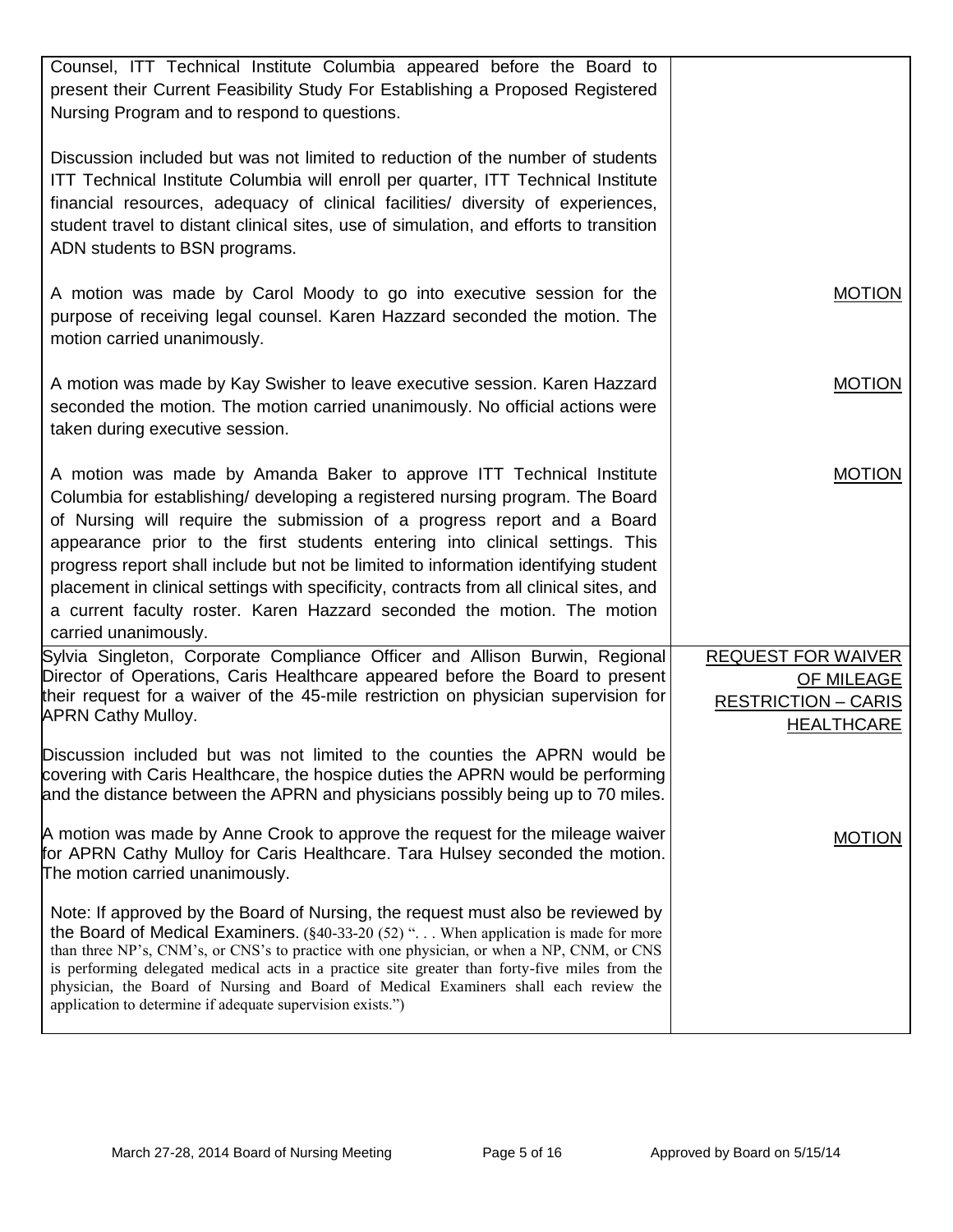| The Board reviewed a panel hearing recommendation, reinstatement and<br>endorsement applications with matters of unlicensed practice and a disciplined<br>reinstatement application.                                                                                                                                           | HEARINGS/APPEARANCES         |
|--------------------------------------------------------------------------------------------------------------------------------------------------------------------------------------------------------------------------------------------------------------------------------------------------------------------------------|------------------------------|
| In Case # 2012-116; 2014-109, a panel hearing was held on January 15, 2014.<br>The panel hearing recommendations were presented to the Board for review and<br>consideration. Respondent also requested a modification to his/her Consent<br>Agreement. Respondent did not appear and was not represented by legal<br>counsel. |                              |
| A motion was made by Anne Crook to approve the recommendation to withdraw<br>Respondent's modification request in light of the fact that he/she was not present.<br>Karen Hazzard seconded the motion. The motion carried unanimously.                                                                                         | <b>MOTION</b>                |
| In Case # 2012-116; 2014-109, a motion was made by Amanda Baker to approve<br>the panel hearing recommendations as presented. Tara Hulsey seconded the<br>motion. The motion carried unanimously.                                                                                                                              | <b>MOTION</b>                |
| An applicant for licensure as a registered nurse by disciplined reinstatement<br>appeared before the Board to respond to questions regarding his/her application.<br>Respondent was aware of his/her right to legal counsel and waived that right.<br>Respondent appeared but was not represented by legal counsel.            |                              |
| A motion was made by Carol Moody to reinstate applicant's license. Anne Crook<br>seconded the motion. The motion carried unanimously.                                                                                                                                                                                          | <b>MOTION</b>                |
| An amended motion was made by Carol Moody to reinstate applicant's license<br>with the stipulation of continued compliance with RPP. Amanda Baker seconded<br>the motion. The motion carried unanimously.                                                                                                                      | <b>MOTION</b>                |
| An applicant for licensure as a licensed practical nurse by reinstatement appeared<br>before the Board regarding matters of unlicensed practice. Respondent was<br>aware of his/her right to legal counsel and waived that right. Respondent<br>appeared but was not represented by legal counsel.                             |                              |
| A motion was made by Amanda Baker to reinstate the license and impose the<br>following sanctions: a \$1,000 civil penalty. Tara Hulsey seconded the motion. The<br>motion carried unanimously.                                                                                                                                 | <b>MOTION</b>                |
| A motion was made by Tara Hulsey to reinstate the license effective immediately,<br>to allow six months to pay the \$1,000 civil penalty, and to issue a private<br>reprimand. Karen Hazzard seconded the motion. The motion carried unanimously.                                                                              | <b>MOTION</b>                |
| An applicant for licensure as a licensed practical nurse by reinstatement appeared<br>before the Board regarding matters of unlicensed practice. Respondent was<br>aware of his/her right to legal counsel and waived that right. Respondent<br>appeared but was not represented by legal counsel.                             |                              |
| A motion was made by Carol Moody to go into executive session for the purpose<br>of receiving legal counsel. Karen Hazzard seconded the motion. The motion<br>carried unanimously.                                                                                                                                             | <b>MOTION</b>                |
| A motion was made by Anne Crook to leave executive session. Tara Hulsey<br>seconded the motion. The motion carried unanimously. No official actions were<br>taken during executive session.                                                                                                                                    | <b>MOTION</b>                |
| March 27-28, 2014 Board of Nursing Meeting<br>Page 6 of 16                                                                                                                                                                                                                                                                     | Approved by Board on 5/15/14 |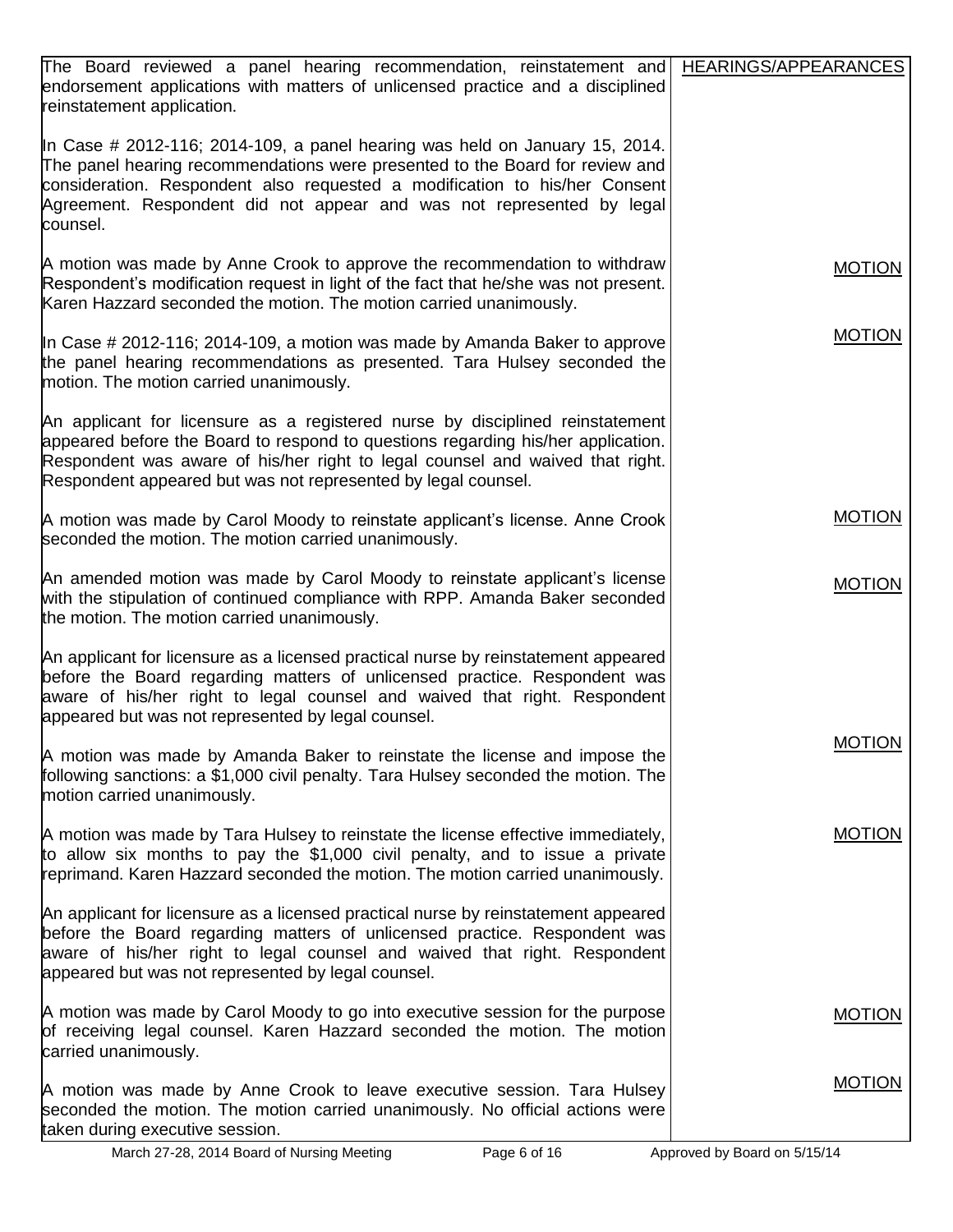| A motion was made by Kay Swisher to reinstate the license with the following<br>stipulations: a private reprimand and a \$400 civil penalty payable within six<br>months. Tara Hulsey seconded the motion. The motion carried unanimously.                                                                                                                                                                                                                                                                                                        | <b>MOTION</b>                                   |
|---------------------------------------------------------------------------------------------------------------------------------------------------------------------------------------------------------------------------------------------------------------------------------------------------------------------------------------------------------------------------------------------------------------------------------------------------------------------------------------------------------------------------------------------------|-------------------------------------------------|
| An applicant for licensure as a registered nurse by endorsement appeared before<br>the Board regarding matters of unlicensed practice. Respondent was aware of<br>his/her right to legal counsel and waived that right. Respondent appeared but was<br>not represented by legal counsel.                                                                                                                                                                                                                                                          |                                                 |
| Carol Moody recused herself from the proceedings. A quorum was still present.                                                                                                                                                                                                                                                                                                                                                                                                                                                                     |                                                 |
| A motion was made by Anne Crook to reinstate the license with the following<br>stipulations: a private reprimand and a \$400 civil penalty payable within six<br>months. Tara Hulsey seconded the motion. The motion carried with the recusal of<br>Carol Moody.                                                                                                                                                                                                                                                                                  | <b>MOTION</b>                                   |
| Representatives from the Office of Investigations and Enforcement (OIE), Office                                                                                                                                                                                                                                                                                                                                                                                                                                                                   | <b>COMPLAINT PROCESS</b>                        |
| of Disciplinary Counsel (ODC), and Office of Advice Counsel presented<br>information regarding the complaint process.                                                                                                                                                                                                                                                                                                                                                                                                                             | <b>PRESENTATION</b>                             |
| Discussion included but was not limited to how initial complaints are reviewed<br>and assigned, how drug-related cases are investigated, Investigative Review                                                                                                                                                                                                                                                                                                                                                                                     | <b>DISCUSSION - EXECUTIVE</b><br><b>SESSION</b> |
| Committee (IRC) processes, ODC processes, panel hearing procedures, civil<br>penalty amounts, possible ODC prosecutorial discretion allowances, Temporary<br>Suspension Orders, Administrative Suspensions and executive session<br>processes.                                                                                                                                                                                                                                                                                                    |                                                 |
| A motion was made by Anne Crook to give ODC attorneys discretion to adjust<br>civil penalties by up to 25%. Carol Moody seconded the motion. The motion<br>carried with one nay vote.                                                                                                                                                                                                                                                                                                                                                             | <b>MOTION</b>                                   |
| A motion was made by Anne Crook that the IRC also set parameters for the<br>exercise of discretion prior to submitting a case to ODC. Amanda Baker<br>seconded the motion. The motion carried unanimously.                                                                                                                                                                                                                                                                                                                                        | <b>MOTION</b>                                   |
| A motion was made by Anne Crook to give the IRC the authority to charge civil<br>penalties for no more than two violations. In cases where there are more than<br>two violations, the IRC would select the two most serious violations. Tara Hulsey<br>seconded the motion. The motion carried unanimously.                                                                                                                                                                                                                                       | <b>MOTION</b>                                   |
| A motion was made by Carol Moody to accept the recommendation that when<br>cases go to the ODC attorneys to prosecute that they feel are not substantiated,<br>that they are given the authority to dismiss the case based on their legal opinion.<br>Kay Swisher seconded the motion. The motion carried unanimously.                                                                                                                                                                                                                            | <b>MOTION</b>                                   |
| A motion was made by Anne Crook to authorize Board staff and the ODC to<br>review matters presented to staff via an RPP notice of noncompliance for<br>subsequent evaluation by ODC. Upon review by ODC, the matter either could be<br>treated as a Temporary Suspension Order, which would result in personal<br>service, or identified as appropriate for service in person by members of OIE as<br>an Administrative Suspension with a simultaneously-initiated complaint. Carol<br>Moody seconded the motion. The motion carried unanimously. | <b>MOTION</b>                                   |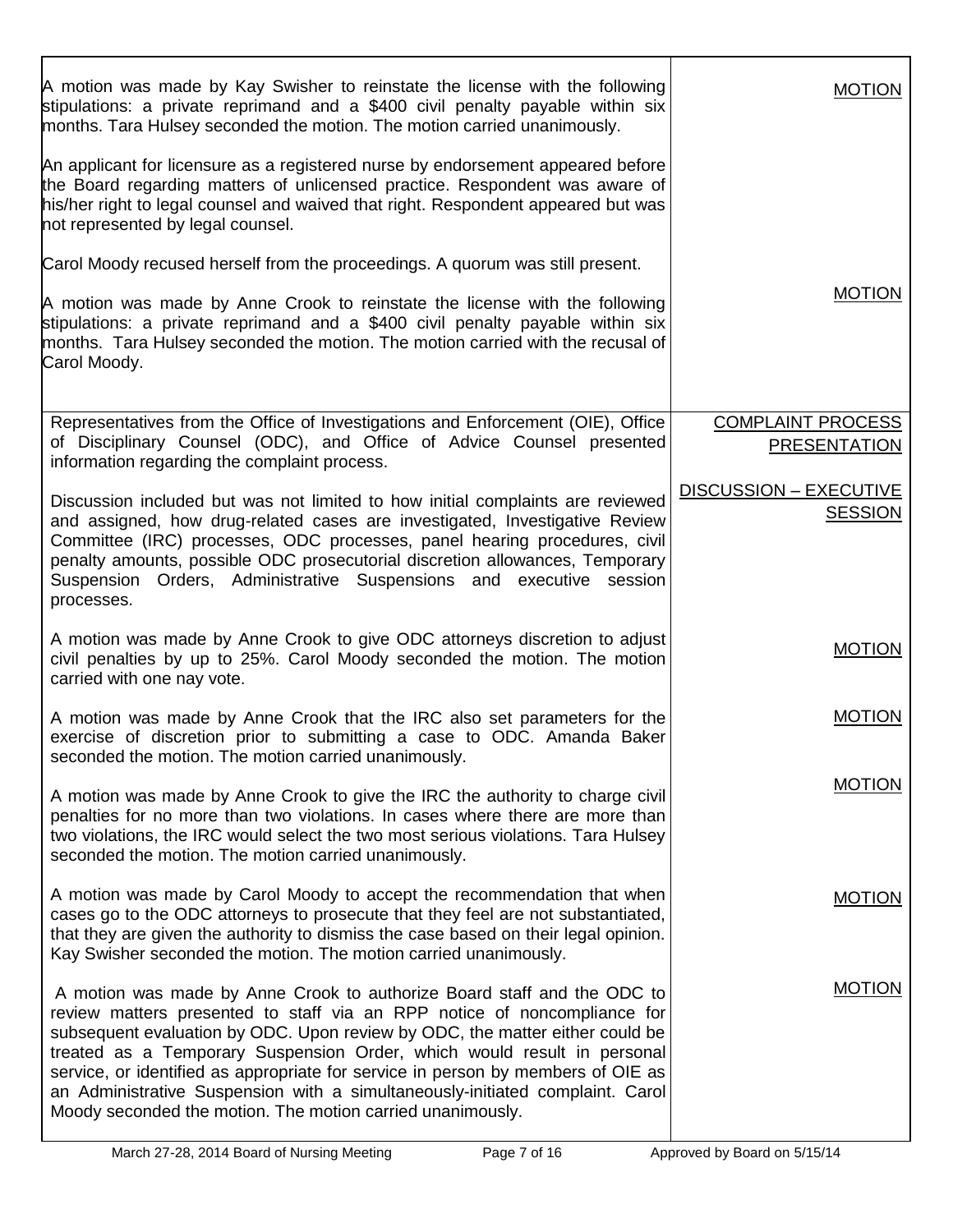| A motion was made by Anne Crook that Temporary Suspension Orders and<br>Administrative Suspension Orders both have a private and public component<br>when limited to those areas that are not purely administrative in nature. Kay<br>Swisher seconded the motion. The motion carried unanimously.                                                                                                                                                           | <b>MOTION</b>                                       |
|--------------------------------------------------------------------------------------------------------------------------------------------------------------------------------------------------------------------------------------------------------------------------------------------------------------------------------------------------------------------------------------------------------------------------------------------------------------|-----------------------------------------------------|
| A motion was made by Anne Crook that if a person appeals an Administrative<br>Suspension, the process would be for the appeal to go before a hearing officer<br>for a decision. Tara Hulsey seconded the motion. The motion carried<br>unanimously.                                                                                                                                                                                                          | <b>MOTION</b>                                       |
| A motion was made by Karen Hazzard to delegate authority to OIE and Board<br>staff to review cases and present information to ODC to formulate a Consent<br>Agreement for straight-forward drug diversion cases and out-of-state conduct<br>cases to present to the Board president for review and present to the full Board<br>as a quarterly report in order to expedite the process. Amanda Baker seconded<br>the motion. The motion carried unanimously. | <b>MOTION</b>                                       |
| A motion was made by Anne Crook that the period of probation begins when a<br>person is employed and to require full quarterly reports before a person comes<br>off of probation. Amanda Baker seconded the motion. The motion carried<br>unanimously.                                                                                                                                                                                                       | <b>MOTION</b>                                       |
| An amended motion was made by Anne Crook that a person will remain on<br>probation until quarterly reports are completed. Amanda Baker seconded the<br>motion. The motion carried with two abstentions.                                                                                                                                                                                                                                                      | <b>MOTION</b>                                       |
| A motion was made by Carol Moody to go into executive session for the purpose<br>of receiving legal counsel with representatives from ODC, OIE, and Board staff to<br>remain in session. Kay Swisher seconded the motion. The motion carried<br>unanimously.                                                                                                                                                                                                 | <b>MOTION</b>                                       |
| A motion was made by Anne Crook to leave executive session. Tara Hulsey<br>seconded the motion. The motion carried unanimously. No official actions were<br>taken during executive session.                                                                                                                                                                                                                                                                  | <b>MOTION</b>                                       |
| The Board went into closed session for this item.                                                                                                                                                                                                                                                                                                                                                                                                            | <b>OFFICE OF</b>                                    |
|                                                                                                                                                                                                                                                                                                                                                                                                                                                              | <b>INVESTIGATIONS AND</b>                           |
|                                                                                                                                                                                                                                                                                                                                                                                                                                                              | <b>ENFORCEMENT (OIE)</b><br>(CLOSED SESSION)        |
|                                                                                                                                                                                                                                                                                                                                                                                                                                                              |                                                     |
| Prentiss Shealey presented a request on behalf of Rick Wilson, RPP, regarding<br>whether nurses that are practicing under a privilege to practice in South Carolina<br>under the Compact may participate in the RPP program.                                                                                                                                                                                                                                 | <b>COMPACT NURSES IN RPP</b><br>(EXECUTIVE SESSION) |
| A motion was made by Carol Moody that nurses that are working in the state of<br>South Carolina under a Compact license have the opportunity to participate in<br>RPP within the state of South Carolina. Tara Hulsey seconded the motion. The<br>motion carried unanimously.                                                                                                                                                                                | <b>MOTION</b>                                       |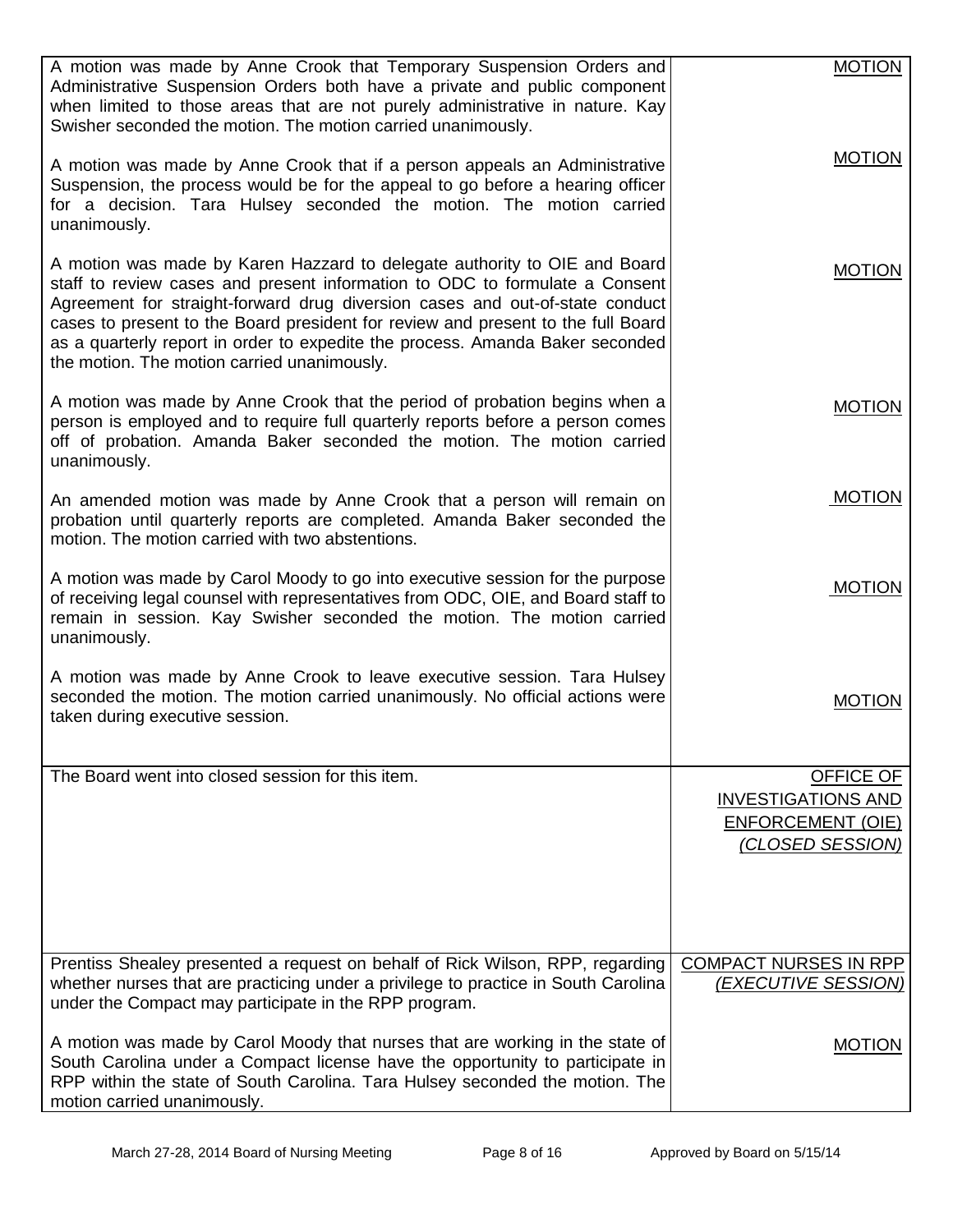| Respondents appeared before the Board to request modifications to their Consent<br>Agreements or Board orders. The Board also reviewed Memoranda of Agreement<br>stipulating to violations of the Nurse Practice Act to determine disciplinary actions.<br>Finally, the Board reviewed a recommendation from a panel hearing.                                                                                                                                                         | HEARINGS/APPEARANCES |
|---------------------------------------------------------------------------------------------------------------------------------------------------------------------------------------------------------------------------------------------------------------------------------------------------------------------------------------------------------------------------------------------------------------------------------------------------------------------------------------|----------------------|
| In Case # 2012-47, Respondent signed a Memorandum of Agreement (MOA) and<br>waived the right to a panel hearing. Respondent was represented by Robert<br>Goings, Esq.                                                                                                                                                                                                                                                                                                                 |                      |
| In Case # 2012-47, a motion was made by Anne Crook to accept the<br>Memorandum of Agreement and place no sanctions on the license. Amanda<br>Baker seconded the motion. The motion carried unanimously.                                                                                                                                                                                                                                                                               | <b>MOTION</b>        |
| In Case # 2013-194, Respondent signed a Memorandum of Agreement (MOA)<br>and waived the right to a panel hearing. Respondent was represented by John<br>Meadors, Esq.                                                                                                                                                                                                                                                                                                                 |                      |
| A motion was made by Kay Swisher to go into executive session for the purpose<br>of receiving legal counsel. Carol Moody seconded the motion. The motion carried<br>unanimously.                                                                                                                                                                                                                                                                                                      | <b>MOTION</b>        |
| A motion was made by Tara Hulsey to leave executive session. Karen Hazzard<br>seconded the motion. The motion carried unanimously. No official actions were<br>taken during executive session.                                                                                                                                                                                                                                                                                        | <b>MOTION</b>        |
| In Case # 2013-194, a motion was made by Amanda Baker to accept the<br>Memorandum of Agreement with the following stipulations: a private reprimand,<br>suspension with stay, probation for two years, narcotics restriction, required<br>worksite approval, a \$500 civil penalty payable within six months, the completion<br>of an Ethics course within six months, and continued compliance with RPP.                                                                             | <b>MOTION</b>        |
| A motion was made by Carol Moody to go into executive session for the purpose<br>of receiving legal counsel. Karen Hazzard seconded the motion. The motion<br>carried unanimously.                                                                                                                                                                                                                                                                                                    | <b>MOTION</b>        |
| A motion was made by Carol Moody to leave executive session. Karen Hazzard<br>seconded the motion. The motion carried unanimously. No official actions were<br>taken during executive session.                                                                                                                                                                                                                                                                                        | <b>MOTION</b>        |
| In Case # 2013-194, an amended motion was made by Amanda Baker to accept<br>the Memorandum of Agreement with the following stipulations: a public reprimand,<br>suspension with stay, probation for two years, narcotics restriction, required<br>worksite approval, a \$500 civil penalty payable within six months, the completion<br>of an Ethics course within six months, and continued compliance with RPP. Carol<br>Moody seconded the motion. The motion carried unanimously. | <b>MOTION</b>        |
| In Case # 2013-142, Respondent signed a Memorandum of Agreement (MOA)<br>and waived the right to a panel hearing. Respondent was aware of his/her right to<br>legal counsel and waived that right. Respondent appeared but was not<br>represented by legal counsel.                                                                                                                                                                                                                   |                      |
| Carol Moody recused herself from the proceedings. A quorum was still present.                                                                                                                                                                                                                                                                                                                                                                                                         |                      |
| In Case # 2013-142, Respondent did not agree to the stipulations of fact and                                                                                                                                                                                                                                                                                                                                                                                                          |                      |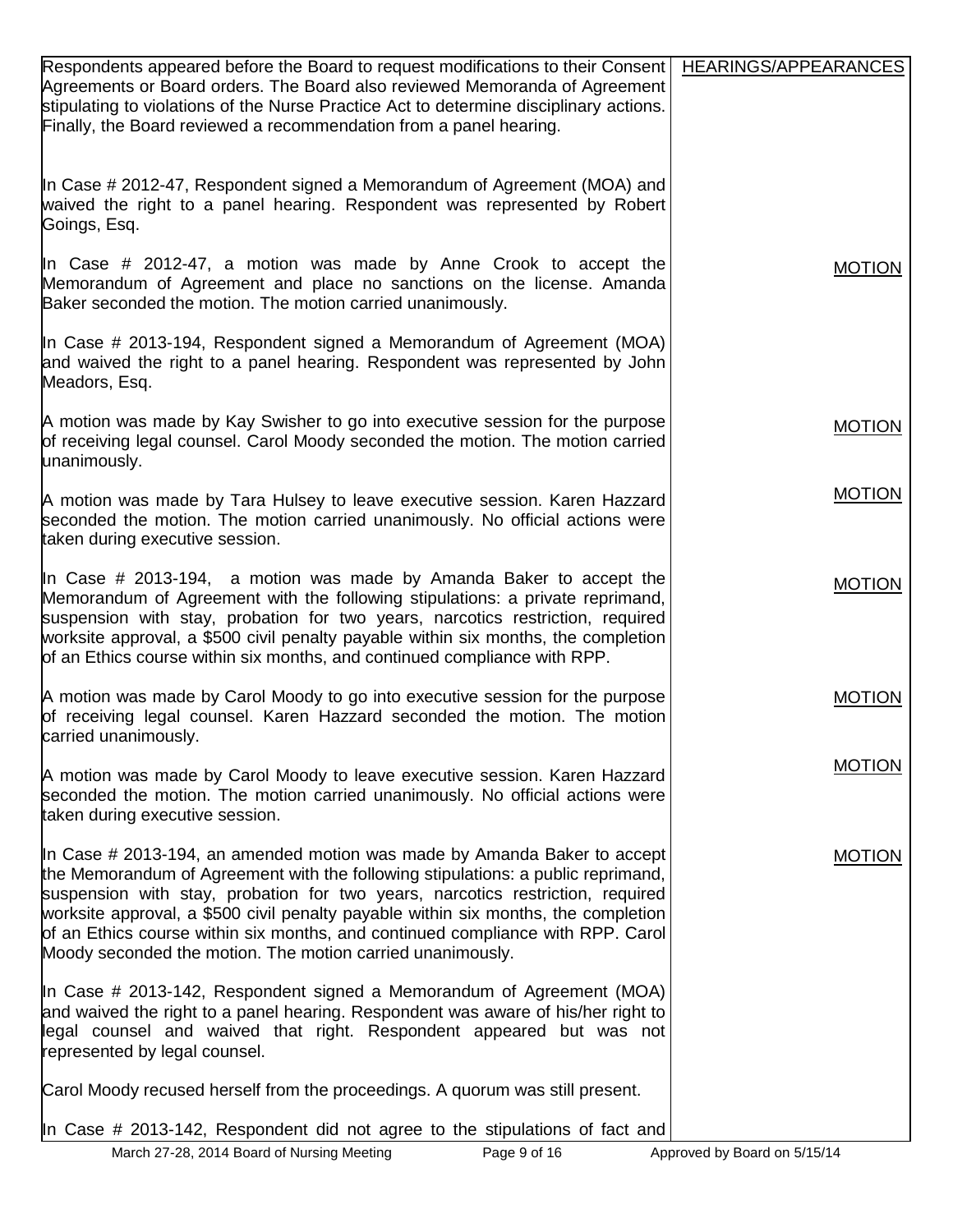| requested to go before a full panel hearing, the recommendations of which would<br>come back to the Board as a final order.                                                                                                                                                                                                                                        |               |
|--------------------------------------------------------------------------------------------------------------------------------------------------------------------------------------------------------------------------------------------------------------------------------------------------------------------------------------------------------------------|---------------|
| In Case # 2013-175, Respondent signed a Memorandum of Agreement (MOA)<br>and waived the right to a panel hearing. Respondent was aware of his/her right to<br>legal counsel and waived that right. Respondent appeared but was not<br>represented by legal counsel.                                                                                                |               |
| A motion was made by Karen Hazzard to go into executive session for the<br>purpose of receiving legal counsel. Tara Hulsey seconded the motion. The motion<br>carried unanimously.                                                                                                                                                                                 | <b>MOTION</b> |
| A motion was made by Carol Moody to leave executive session. Karen Hazzard<br>seconded the motion. The motion carried unanimously. No official actions were<br>taken during executive session.                                                                                                                                                                     | <b>MOTION</b> |
| In Case # 2013-175, a motion was made by Tara Hulsey to accept the<br>Memorandum of Agreement with the following stipulations: a public reprimand and<br>indefinite suspension until Respondent is compliant with RPP, at which time<br>Respondent may request an appearance before the Board. Kay Swisher<br>seconded the motion. The motion carried unanimously. | <b>MOTION</b> |
| In Case $\#$ 2012-421, the hearing was continued.                                                                                                                                                                                                                                                                                                                  |               |
| In Case # 2013-455; 2010-431, Respondent requested to modify an existing final<br>order/consent agreement. Respondent was aware of his/her right to legal counsel<br>and waived that right. Respondent appeared but was not represented by legal<br>counsel.                                                                                                       |               |
| A motion was made by Kay Swisher to go into executive session for the purpose<br>of receiving legal counsel. Carol Moody seconded the motion. The motion carried<br>unanimously.                                                                                                                                                                                   | <b>MOTION</b> |
| A motion was made by Karen Hazzard to leave executive session. Carol Moody<br>seconded the motion. The motion carried unanimously. No official actions were<br>taken during executive session.                                                                                                                                                                     | <b>MOTION</b> |
| In Case # 2013-455; 2010-431, a motion was made by Tara Hulsey to forgive the<br>Respondent's civil penalty and issue an order that Respondent's license is in good<br>standing. Carol Moody seconded the motion. The motion carried unanimously.                                                                                                                  | <b>MOTION</b> |
| In Case # 2013-561; 2010-280, Respondent requested to modify an existing final<br>order/consent agreement. Respondent was aware of his/her right to legal counsel<br>and waived that right. Respondent appeared but was not represented by legal<br>counsel.                                                                                                       |               |
| A motion was made by Carol Moody to go into executive session for the purpose<br>of receiving legal counsel. Karen Hazzard seconded the motion. The motion<br>carried unanimously.                                                                                                                                                                                 | <b>MOTION</b> |
| A motion was made by Carol Moody to leave executive session. Karen Hazzard<br>seconded the motion. The motion carried unanimously. No official actions were<br>taken during executive session.                                                                                                                                                                     | <b>MOTION</b> |
| In Case # 2013-561; 2010-280, a motion was made by Tara Hulsey to change                                                                                                                                                                                                                                                                                           | <b>MOTION</b> |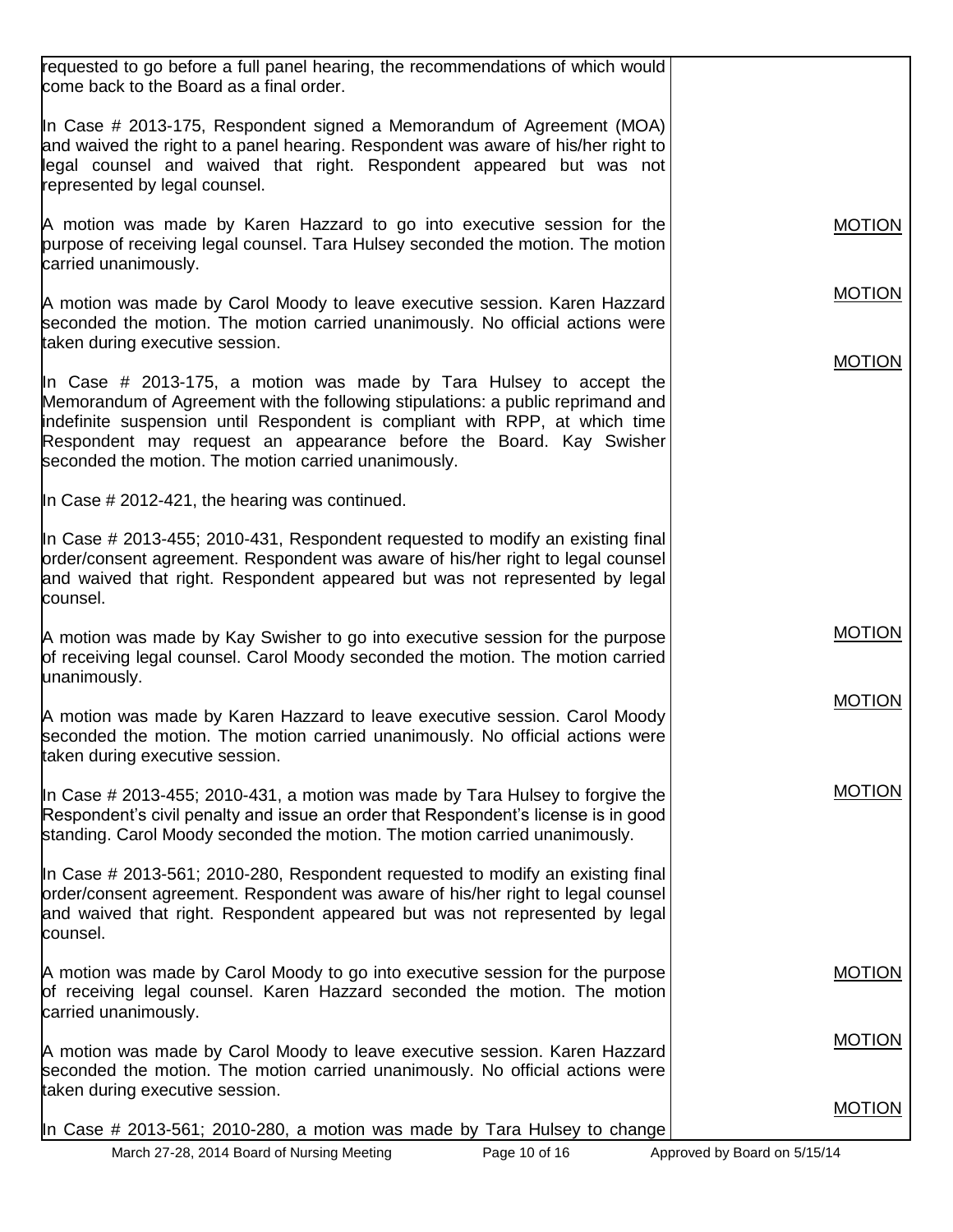| Respondent's reprimand to private with all other stipulations remaining the same.<br>Karen Hazzard seconded the motion. The motion carried with one nay vote.                                                                                                                                                                                                   |               |
|-----------------------------------------------------------------------------------------------------------------------------------------------------------------------------------------------------------------------------------------------------------------------------------------------------------------------------------------------------------------|---------------|
| In Case # 2013-562; 2006-184, Respondent requested to modify an existing final<br>order/consent agreement. Respondent was aware of his/her right to legal counsel<br>and waived that right. Respondent appeared but was not represented by legal<br>counsel.                                                                                                    |               |
| A motion was made by Carol Moody to go into executive session for the purpose<br>of receiving legal counsel. Karen Hazzard seconded the motion. The motion<br>carried unanimously.                                                                                                                                                                              | <b>MOTION</b> |
| A motion was made by Kay Swisher to leave executive session. Carol Moody<br>seconded the motion. The motion carried unanimously. No official actions were<br>taken during executive session.                                                                                                                                                                    | <b>MOTION</b> |
| In Case # 2013-562; 2006-184, a motion was made by Amanda Baker to grant<br>Respondent's request to deem all terms of the order satisfied and release<br>Respondent from the terms of the prior order upon documentation of successful<br>completion of a refresher course. Tara Hulsey seconded the motion. The motion<br>carried unanimously.                 | <b>MOTION</b> |
| In Case # 2013-560; 2010-16, Respondent requested to modify an existing final<br>order/consent agreement. Respondent was aware of his/her right to legal counsel<br>and waived that right. Respondent appeared but was not represented by legal<br>counsel.                                                                                                     |               |
| A motion was made by Kay Swisher to go into executive session for the purpose<br>of receiving legal counsel. Karen Hazzard seconded the motion. The motion<br>carried unanimously.                                                                                                                                                                              | <b>MOTION</b> |
| A motion was made by Kay Swisher to leave executive session. Amanda Baker<br>seconded the motion. The motion carried unanimously. No official actions were<br>taken during executive session.                                                                                                                                                                   | <b>MOTION</b> |
| In Case # 2013-560; 2010-16, a motion was made by Tara Hulsey to grant<br>Respondent's request to lift the worksite restrictions and quarterly reports, but<br>Respondent must still pay civil penalty and complete an Ethics course within six<br>months and continue compliance with RPP. Carol Moody seconded the motion.<br>The motion carried unanimously. | <b>MOTION</b> |
| In Case # 2011-6, a panel hearing was held on September 17, 2013. The panel<br>hearing recommendations were presented to the Board for review and<br>consideration. Respondent was aware of his/her right to legal counsel and waived<br>that right. Respondent did not appear and was not represented by legal counsel.                                        |               |
| A motion was made by Kay Swisher to go into executive session for the purpose<br>of receiving legal counsel. Amanda Baker seconded the motion. The motion<br>carried unanimously.                                                                                                                                                                               | <b>MOTION</b> |
| A motion was made by Kay Swisher to leave executive session. Karen Hazzard<br>seconded the motion. The motion carried unanimously. No official actions were<br>taken during executive session.                                                                                                                                                                  | <b>MOTION</b> |
| In Case # 2011-6, a motion was made by Tara Hulsey to accept the panel hearing                                                                                                                                                                                                                                                                                  | <b>MOTION</b> |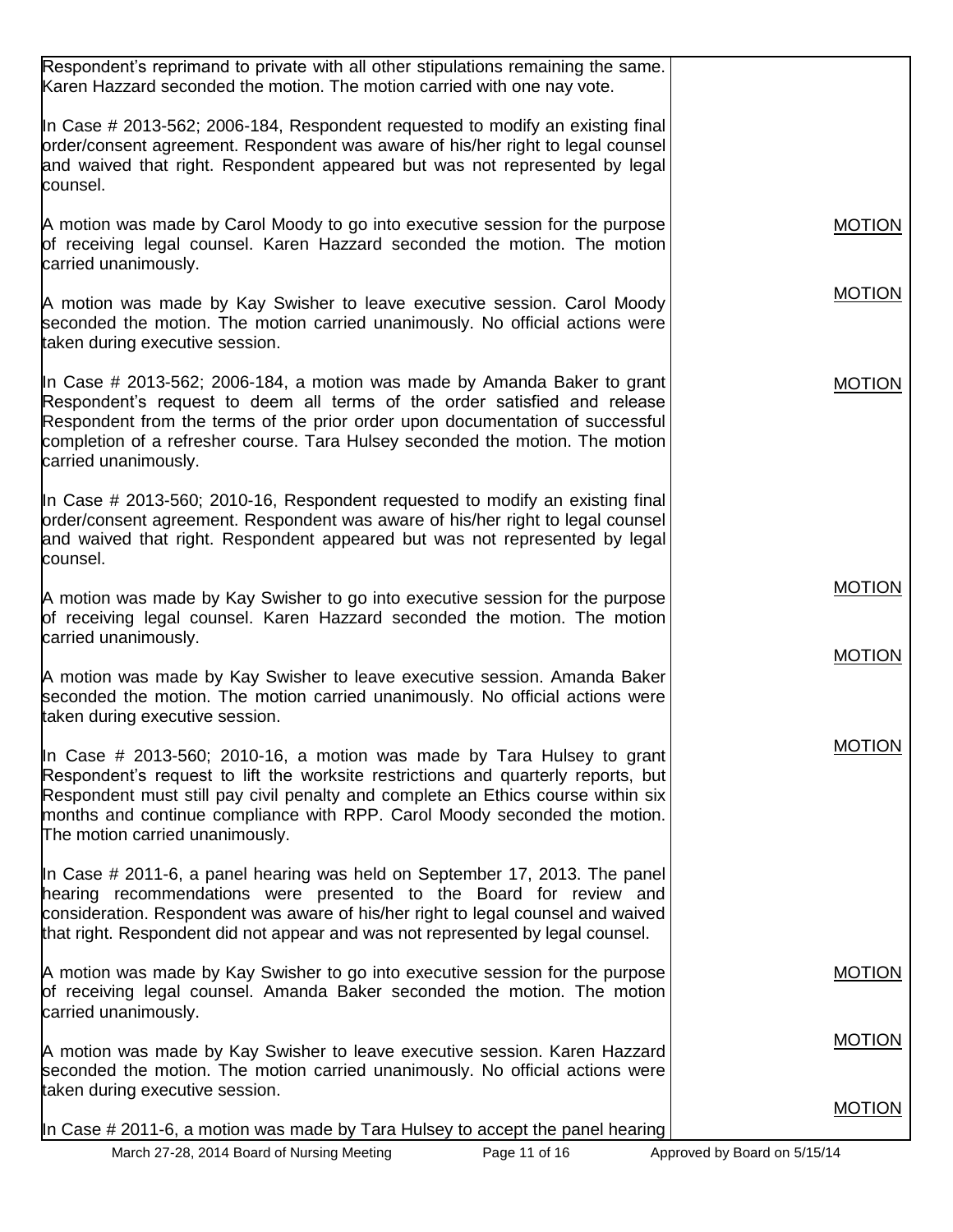| recommendations as presented. Kay Swisher seconded the motion. The motion<br>carried unanimously.                                                                                                                                                                                                                                                                                                                                                                                                                                                                                                                                                                                                                                                                                                                                                                                                                                                                                                                                                                                                                                                                                                                                                                                    |                                                                                                                    |
|--------------------------------------------------------------------------------------------------------------------------------------------------------------------------------------------------------------------------------------------------------------------------------------------------------------------------------------------------------------------------------------------------------------------------------------------------------------------------------------------------------------------------------------------------------------------------------------------------------------------------------------------------------------------------------------------------------------------------------------------------------------------------------------------------------------------------------------------------------------------------------------------------------------------------------------------------------------------------------------------------------------------------------------------------------------------------------------------------------------------------------------------------------------------------------------------------------------------------------------------------------------------------------------|--------------------------------------------------------------------------------------------------------------------|
|                                                                                                                                                                                                                                                                                                                                                                                                                                                                                                                                                                                                                                                                                                                                                                                                                                                                                                                                                                                                                                                                                                                                                                                                                                                                                      | ADMINISTRATOR'S<br><b>REPORT - LEGAL ADVICE</b><br><b>REGARDING</b><br><b>CREDENTIALING</b><br>(EXECUTIVE SESSION) |
| A motion was made by Kay Swisher to go into executive session for the purpose<br>of receiving legal counsel with Nancy Murphy and Theresa Richardson in session.<br>Karen Hazzard seconded the motion. The motion carried unanimously.                                                                                                                                                                                                                                                                                                                                                                                                                                                                                                                                                                                                                                                                                                                                                                                                                                                                                                                                                                                                                                               | <b>MOTION</b>                                                                                                      |
| A motion was made by Amanda Baker to leave executive session. Kay Swisher<br>seconded the motion. The motion carried unanimously. No official actions were<br>taken during executive session.                                                                                                                                                                                                                                                                                                                                                                                                                                                                                                                                                                                                                                                                                                                                                                                                                                                                                                                                                                                                                                                                                        | <b>MOTION</b>                                                                                                      |
| A motion was made by Kay Swisher to authorize staff, including legal counsel, to<br>take the following action items regarding CNS licensees or professionals who are<br>utilizing the CNS designation. First, the agency shall issue Cease and Desist<br>letters to those using the CNS title who do not meet the statutory requirements for<br>CNS designation. Two, the agency shall draft an advisory opinion for the Board of<br>Nursing's consideration, setting forth the legal requirements for the CNS<br>designation, as well as addressing the Consensus Model requirements which will<br>come in to play in 2015. Three, the Board directs staff and legal counsel to<br>collaborate with the South Carolina Hospital Association to develop an action plan<br>regarding the resolution of issues created by the issuance of the Cease and<br>Desist and advisory opinion. Fourth, the Board authorizes staff to issue a mass<br>email to all licensees which shall be subject to the president's approval prior to<br>distribution, advising of the legal requirements for the CNS designation. Finally,<br>the Board authorizes the removal of the CNS designation from the RN application<br>online. Amanda Baker seconded the motion. The motion carried unanimously. | <b>MOTION</b>                                                                                                      |
| A motion was made by Carol Moody to adjourn the meeting on March 27, 2014 at<br>6:23 p.m. Karen Hazzard seconded the motion. The motion carried unanimously.                                                                                                                                                                                                                                                                                                                                                                                                                                                                                                                                                                                                                                                                                                                                                                                                                                                                                                                                                                                                                                                                                                                         | <b>MOTION TO ADJOURN</b>                                                                                           |
| Friday, March 28, 2014                                                                                                                                                                                                                                                                                                                                                                                                                                                                                                                                                                                                                                                                                                                                                                                                                                                                                                                                                                                                                                                                                                                                                                                                                                                               |                                                                                                                    |
| Samuel McNutt informed the Board that Governor Haley approved a task force<br>related to prescription drug abuse and that the first meeting of the task force will<br>be held on April 10th. Mr. McNutt will serve as the SC Board of Nursing<br>representative.                                                                                                                                                                                                                                                                                                                                                                                                                                                                                                                                                                                                                                                                                                                                                                                                                                                                                                                                                                                                                     | <b>PRESIDENT'S REPORT -</b><br><b>NCSBN MIDYEAR</b><br><b>MEETING</b>                                              |
| Information was presented to the Board regarding the NCSBN Midyear Meeting.                                                                                                                                                                                                                                                                                                                                                                                                                                                                                                                                                                                                                                                                                                                                                                                                                                                                                                                                                                                                                                                                                                                                                                                                          |                                                                                                                    |
| Discussion included but was not limited to telehealth, borderless licensure and<br>education, compact items, and Nurse Licensure Compact (NLC) fees.                                                                                                                                                                                                                                                                                                                                                                                                                                                                                                                                                                                                                                                                                                                                                                                                                                                                                                                                                                                                                                                                                                                                 |                                                                                                                    |
| A motion was made by Anne Crook to approve paying \$6,000 to the NLC for the<br>2014 annual fee instead of \$3,000 to NLC and \$3,000 for NCSBN. Carol Moody<br>seconded the motion. The motion carried unanimously.                                                                                                                                                                                                                                                                                                                                                                                                                                                                                                                                                                                                                                                                                                                                                                                                                                                                                                                                                                                                                                                                 | <b>MOTION</b>                                                                                                      |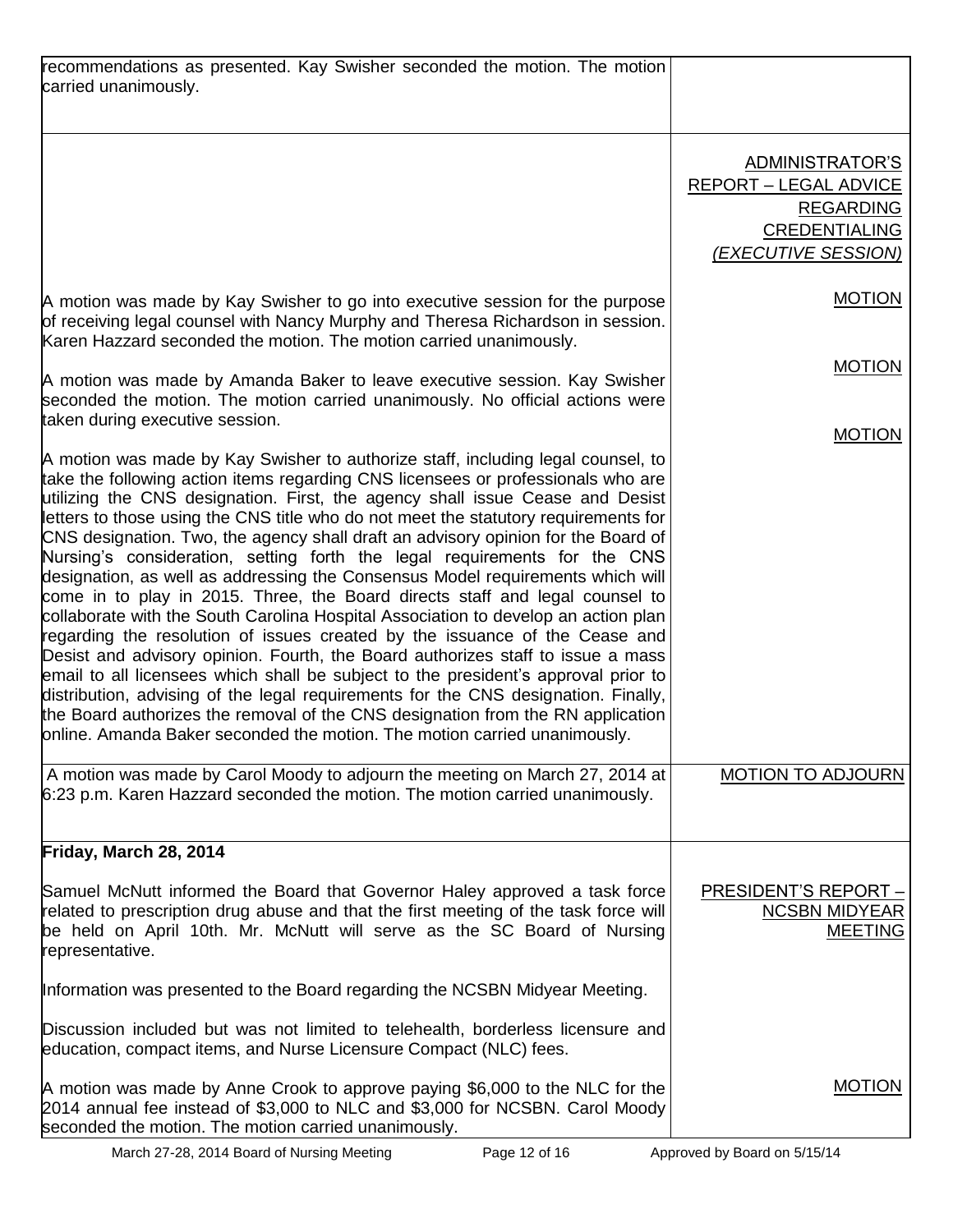| Respondents appeared before the Board to request modifications to their Consent   HEARINGS/APPEARANCES<br>Agreements. The Board also reviewed Memoranda of Agreement stipulating to                                                                                                                                                                                                                                                                                                                                                                                           |               |
|-------------------------------------------------------------------------------------------------------------------------------------------------------------------------------------------------------------------------------------------------------------------------------------------------------------------------------------------------------------------------------------------------------------------------------------------------------------------------------------------------------------------------------------------------------------------------------|---------------|
| violations of the Nurse Practice Act to determine disciplinary actions. A<br>Respondent also requested an expungement of a public order.                                                                                                                                                                                                                                                                                                                                                                                                                                      |               |
| In Case # 2011-343, Respondent signed a Memorandum of Agreement (MOA)<br>and waived the right to a panel hearing. Respondent was represented by Travis<br>Dayhuff, Esq.                                                                                                                                                                                                                                                                                                                                                                                                       |               |
| In Case # 2011-343, a motion was made by Carol Moody to dismiss the case.<br>Anne Crook seconded the motion. The motion carried unanimously.                                                                                                                                                                                                                                                                                                                                                                                                                                  | <b>MOTION</b> |
| In Case # 2012-479, Respondent signed a Memorandum of Agreement (MOA)<br>and waived the right to a panel hearing. Respondent was aware of his/her right to<br>legal counsel and waived that right. Respondent appeared but was not<br>represented by legal counsel.                                                                                                                                                                                                                                                                                                           |               |
| A motion was made by Carol Moody to go into executive session for the purpose<br>of receiving legal counsel. Amanda Baker seconded the motion. The motion<br>carried unanimously.                                                                                                                                                                                                                                                                                                                                                                                             | <b>MOTION</b> |
| A motion was made by Karen Hazzard to leave executive session. Carol Moody<br>seconded the motion. The motion carried unanimously. No official actions were<br>taken during executive session.                                                                                                                                                                                                                                                                                                                                                                                | <b>MOTION</b> |
| In Case # 2012-479, a motion was made by Amanda Baker to accept the<br>Memorandum of Agreement with the following stipulations: a public reprimand,<br>one year suspension with stay, one year probation, one year narcotics restriction,<br>credit for one year of work upon receipt of successful report from employer, a<br>\$500 civil penalty payable within six months, completion of Legal Aspects, Ethics,<br>and Critical Thinking courses within six months, and continued compliance with<br>RPP. Kay Swisher seconded the motion. The motion carried unanimously. | <b>MOTION</b> |
| In Case # 2013-138, Respondent signed a Memorandum of Agreement (MOA)<br>and waived the right to a panel hearing. Respondent was aware of his/her right to<br>legal counsel and waived that right. Respondent appeared but was not<br>represented by legal counsel.                                                                                                                                                                                                                                                                                                           |               |
| A motion was made by Kay Swisher to go into executive session for the purpose<br>of receiving legal counsel. Carol Moody seconded the motion. The motion carried<br>unanimously.                                                                                                                                                                                                                                                                                                                                                                                              | <b>MOTION</b> |
| A motion was made by Carol Moody to leave executive session. Kay Swisher<br>seconded the motion. The motion carried unanimously. No official actions were<br>taken during executive session.                                                                                                                                                                                                                                                                                                                                                                                  | <b>MOTION</b> |
| In Case # 2013-138, a motion was made by Amanda Baker to accept the<br>Memorandum of Agreement with the following stipulations: a public reprimand,<br>one year suspension with stay, one year probation, a \$500 civil penalty payable<br>within six months, one year narcotic restriction, which begins after return to work,<br>completion of Legal Aspects, Ethics, and Critical Thinking courses within six<br>months, and an evaluation and continued compliance with RPP. Kay Swisher<br>seconded the motion. The motion carried unanimously.                          | <b>MOTION</b> |
| In Case # 2012-408, Respondent signed a Memorandum of Agreement (MOA)                                                                                                                                                                                                                                                                                                                                                                                                                                                                                                         |               |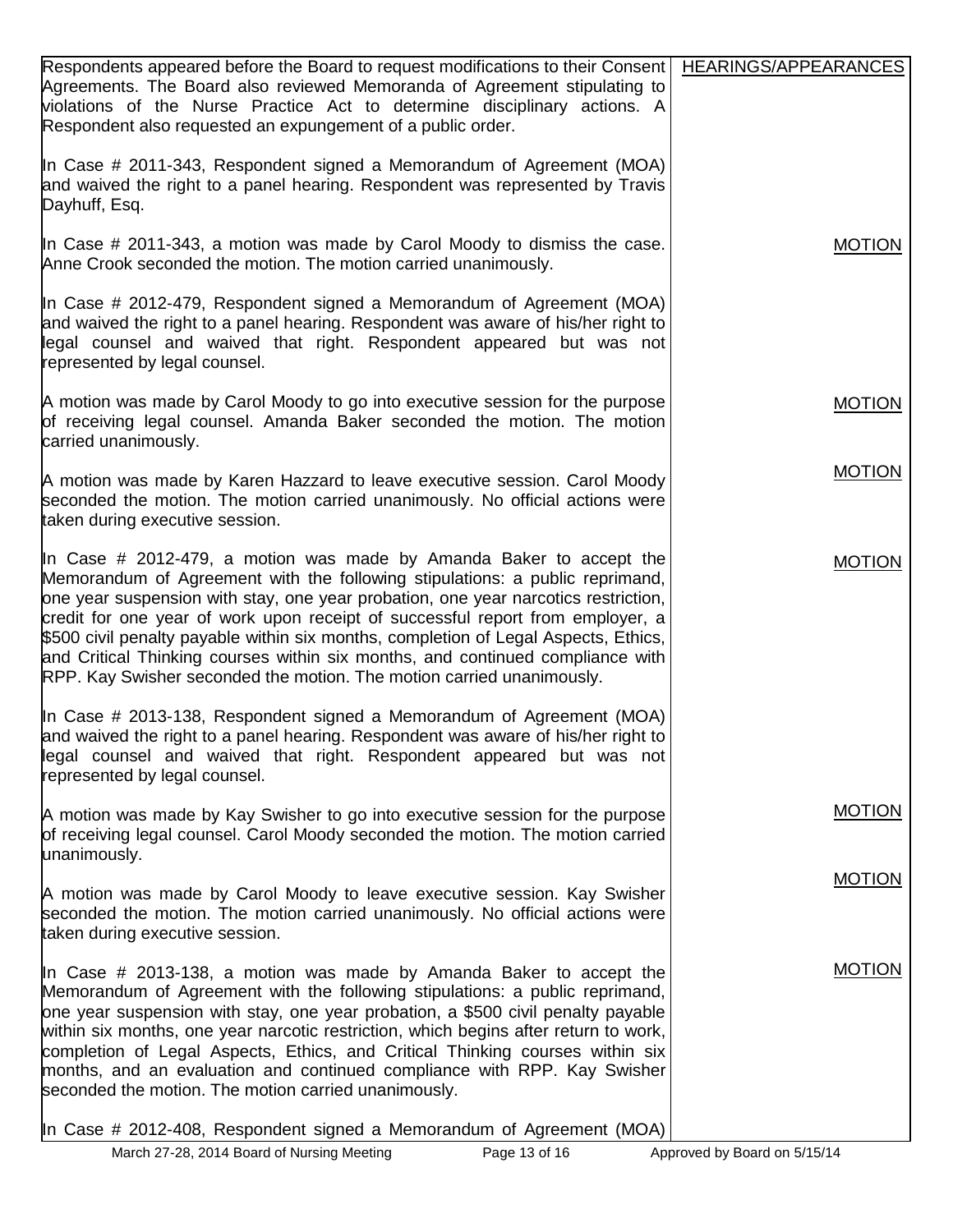| <b>MOTION</b><br>carried unanimously.<br><b>MOTION</b><br><b>MOTION</b><br><b>MOTION</b><br><b>MOTION</b><br><b>MOTION</b><br>taken during executive session.<br><b>MOTION</b><br><b>MOTION</b><br>Information regarding tentative agenda items for the May Board meeting was<br>ADMINISTRATOR'S<br>presented to the Board.<br><b>REPORT - MAY BOARD</b><br>MEETING SCHEDULING<br>Discussion included but was not limited to the number of cases that ODC will be |                                                                                                                                                                                                                                                                                                                |  |
|-------------------------------------------------------------------------------------------------------------------------------------------------------------------------------------------------------------------------------------------------------------------------------------------------------------------------------------------------------------------------------------------------------------------------------------------------------------------|----------------------------------------------------------------------------------------------------------------------------------------------------------------------------------------------------------------------------------------------------------------------------------------------------------------|--|
|                                                                                                                                                                                                                                                                                                                                                                                                                                                                   | and waived the right to a panel hearing. Respondent was aware of his/her right to<br>legal counsel and waived that right. Respondent appeared but was not<br>represented by legal counsel.                                                                                                                     |  |
|                                                                                                                                                                                                                                                                                                                                                                                                                                                                   | A motion was made by Kay Swisher to go into executive session for the purpose<br>of receiving legal counsel. Amanda Baker seconded the motion. The motion                                                                                                                                                      |  |
|                                                                                                                                                                                                                                                                                                                                                                                                                                                                   |                                                                                                                                                                                                                                                                                                                |  |
|                                                                                                                                                                                                                                                                                                                                                                                                                                                                   | A motion was made by Karen Hazzard to leave executive session. Kay Swisher<br>seconded the motion. The motion carried unanimously. No official actions were<br>taken during executive session.                                                                                                                 |  |
|                                                                                                                                                                                                                                                                                                                                                                                                                                                                   | In Case # 2012-408, a motion was made by Carol Moody to accept the<br>Memorandum of Agreement with the following stipulations: a private reprimand<br>and compliance with RPP. Amanda Baker seconded the motion. The motion<br>carried unanimously.                                                            |  |
|                                                                                                                                                                                                                                                                                                                                                                                                                                                                   | Respondent from Case # 2012-116; 2014-109 held on Thursday, March 27, 2014<br>requested to come before the Board on Friday, March 28, 2014 for his/her<br>modification request that was withdrawn due to Respondent not appearing the<br>previous day. The Board allowed Respondent's request to come forward. |  |
|                                                                                                                                                                                                                                                                                                                                                                                                                                                                   | In Case # 2012-116; 2014-109, a motion was made by Anne Crook to grant<br>Respondent's request to terminate his/her RPP contract as of March 28, 2014.<br>Carol Moody seconded the motion. The motion carried unanimously.                                                                                     |  |
|                                                                                                                                                                                                                                                                                                                                                                                                                                                                   | In Case # 2011-337, Respondent requested a modification to his/her final<br>order/Consent Agreement. Respondent was aware of his/her right to legal counsel<br>and waived that right. Respondent appeared but was not represented by legal<br>counsel.                                                         |  |
|                                                                                                                                                                                                                                                                                                                                                                                                                                                                   | A motion was made by Carol Moody to go into executive session for the purpose<br>of receiving legal counsel. Kay Swisher seconded the motion. The motion carried<br>unanimously.                                                                                                                               |  |
|                                                                                                                                                                                                                                                                                                                                                                                                                                                                   | A motion was made by Anne Crook to leave executive session. Amanda Baker<br>seconded the motion. The motion carried unanimously. No official actions were                                                                                                                                                      |  |
|                                                                                                                                                                                                                                                                                                                                                                                                                                                                   | In Case # 2011-337, a motion was made by Kay Swisher to modify Respondent's<br>Consent Agreement to allow for supervision by an MD, DO, or APRN. Carol<br>Moody seconded the motion. The motion carried unanimously.                                                                                           |  |
|                                                                                                                                                                                                                                                                                                                                                                                                                                                                   | In Case # 2010-494, Respondent requested an expungement of a public Order of<br>Suspension. Respondent did not appear but was represented by T. Micah Leddy,<br>Esq.                                                                                                                                           |  |
|                                                                                                                                                                                                                                                                                                                                                                                                                                                                   | In Case # 2010-494, a motion was made by Carol Moody to approve the request<br>to expunge the public order. Kay Swisher seconded the motion. The motion<br>carried unanimously.                                                                                                                                |  |
|                                                                                                                                                                                                                                                                                                                                                                                                                                                                   |                                                                                                                                                                                                                                                                                                                |  |
|                                                                                                                                                                                                                                                                                                                                                                                                                                                                   |                                                                                                                                                                                                                                                                                                                |  |
|                                                                                                                                                                                                                                                                                                                                                                                                                                                                   | bringing forward, the education items that will be coming in May, and prospective                                                                                                                                                                                                                              |  |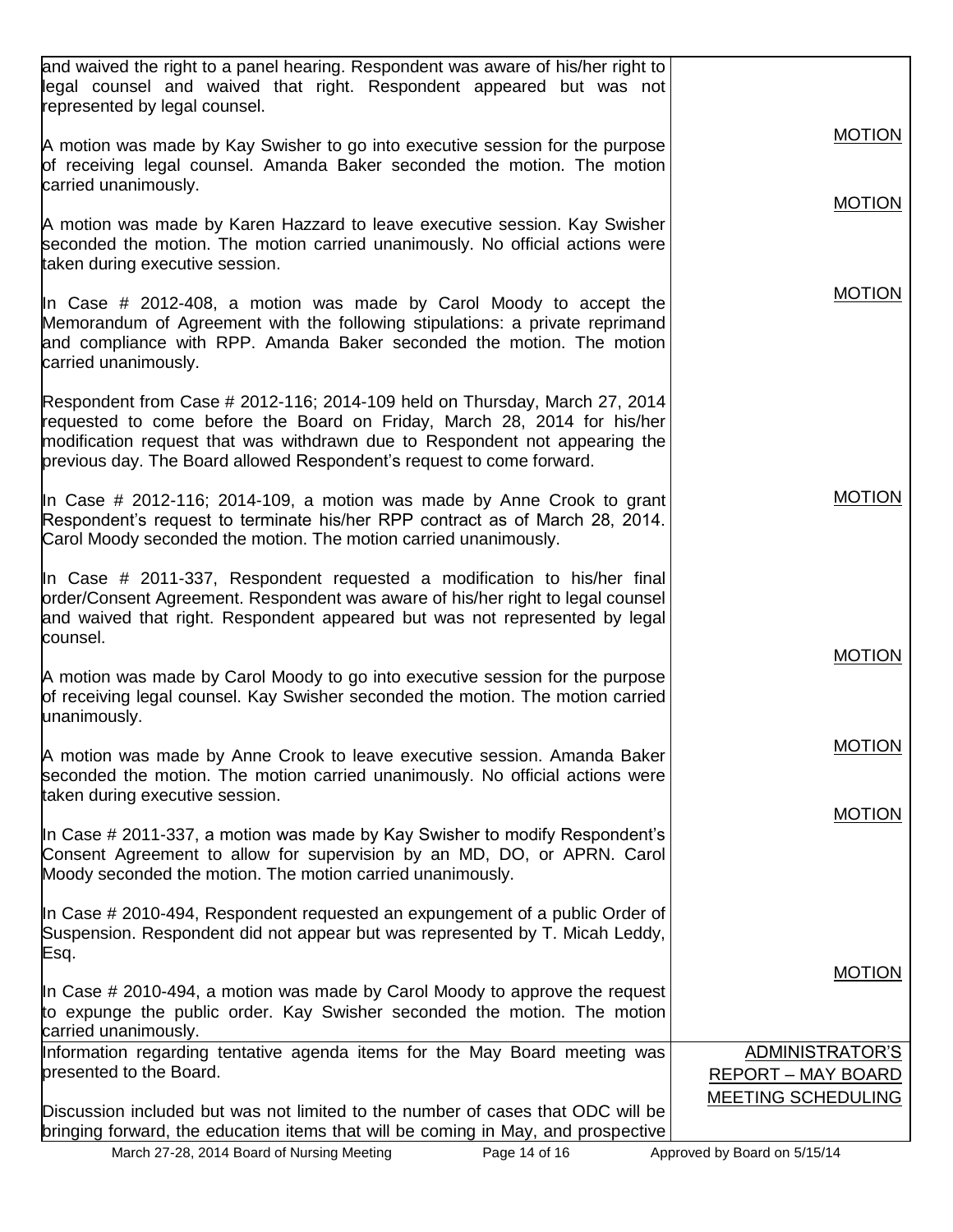| licensure appearances.                                                                                                                                                                                                                                                                                                                                                                                                                                                                                            |                                                                                                   |
|-------------------------------------------------------------------------------------------------------------------------------------------------------------------------------------------------------------------------------------------------------------------------------------------------------------------------------------------------------------------------------------------------------------------------------------------------------------------------------------------------------------------|---------------------------------------------------------------------------------------------------|
| The Board agreed to have a three-day meeting in July 2014 and hold an<br>additional day on Wednesday to accommodate more hearings.                                                                                                                                                                                                                                                                                                                                                                                |                                                                                                   |
| IRC Public Member Glyne Sommer's CV was presented to the Board for their<br>information.                                                                                                                                                                                                                                                                                                                                                                                                                          | ADMINISTRATOR'S<br><b>REPORT - INVESTIGATIVE</b><br><b>REVIEW COMMITTEE</b><br><b>MEMBER</b>      |
| The Board was presented with the CVs of the following potential expert<br>reviewers:<br>• Stephanie Burgess - Family Nurse Practitioner<br>• Angela Reeves - Family Nurse Practitioner<br>• Patricia Smith - Certified Nurse Midwife<br>• Faye LeBoeuf - Certified Nurse Midwife<br>• Dawn Keller - Critical Care Clinical Nurse Specialist                                                                                                                                                                       | ADMINISTRATOR'S<br>REPORT-EXPERT<br><b>REVIEWERS</b>                                              |
| The Board voted to approve Stephanie Burgess, Angela Reeves, Patricia Smith,<br>Faye LeBoeuf, and Dawn Keller as expert reviewers.                                                                                                                                                                                                                                                                                                                                                                                | <b>MOTION</b>                                                                                     |
| The Board of Medical Examiners has requested a joint meeting with the Board of<br>Nursing regarding cosmetic procedures.<br>Discussion included but was not limited to AO #39, the proposed meeting date of<br>Uune 6th, possible representatives from the Board of Nursing and possible<br>resources for the Board.<br>Amanda Baker volunteered to serve as the representative for the Board of<br>Nursing at the joint meeting; however, if she is unavailable, Anne Crook will serve<br>as the representative. | ADMINISTRATOR'S<br><b>REPORT-JOINT MEETING</b><br><b>PROPOSAL - COSMETIC</b><br><b>PROCEDURES</b> |
| The Board was reminded that their Statements of Economic of Interest are due<br>March 31, 2014.                                                                                                                                                                                                                                                                                                                                                                                                                   | ADMINISTRATOR'S<br><b>REPORT - STATEMENT OF</b><br><b>ECONOMIC INTEREST</b>                       |
| Representatives from ODC and OIE requested approval from the Board for<br>attending the National Association of Drug Diversion Investigators (NADDI)<br>Conference.                                                                                                                                                                                                                                                                                                                                               | ADMINISTRATOR'S<br>REPORT - APPROVAL OF<br><b>TRAVEL FOR NADDI</b><br><b>CONFERENCE</b>           |
| A motion was made by Carol Moody to approve travel to the NADDI conference<br>for Princess Hodges, Prentiss Shealey, Mark Sanders, and representatives from<br>OIE. Kay Swisher seconded the motion. The motion carried unanimously.                                                                                                                                                                                                                                                                              | <b>MOTION</b>                                                                                     |
| The Board reviewed applications with a "yes" response to questions regarding<br>criminal history to include an application regarding charges on the criminal<br>background check and failure to report these charges and an application<br>regarding discipline by another Board of Nursing. Finally, the Board reviewed an<br>application for a worksite approval.                                                                                                                                               | <b>HEARINGS/APPEARANCES</b>                                                                       |